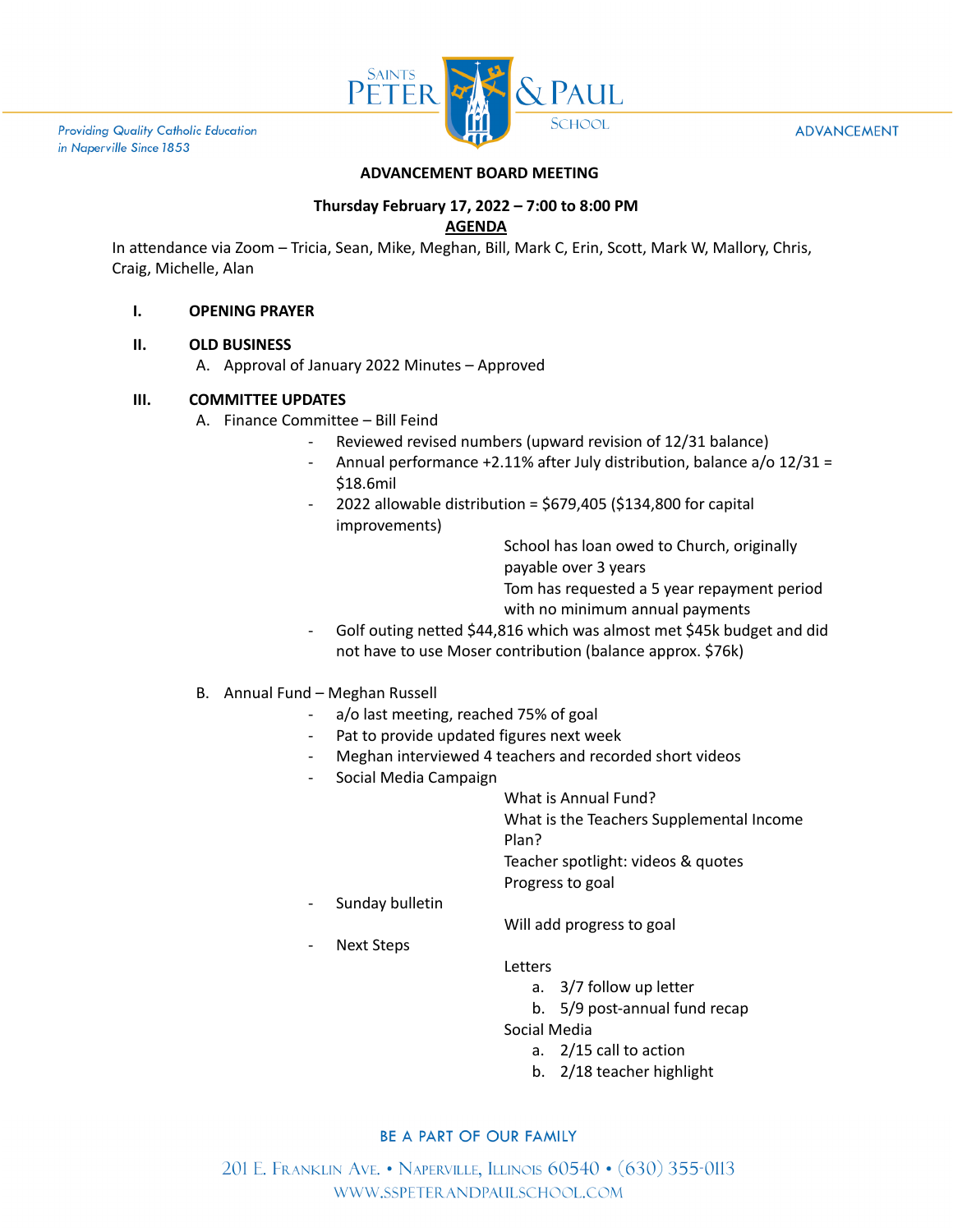- c. 3/10 progress to goal
- d. 3/22 teacher highlight

Bulletin Inclusion

- a. 1/30 CTA & Progress
- b. Upcoming Dates TBD
- C. Golf & Donor Appreciation Scott Enke

- Golf Outing

Waiting on school board decision on switch from GiveSmart Sounds like school is staying w/ GiveSmart Mike to review at next school board meeting

Scott has requested date to Cress Creek Mallory to continue researching system to automate and track groups

Donor Appreciation

3/10/22 at Chis Cobb's home, 6:00-9:00 expecting 80-100 attendees Pat has sent invites 2 bartenders, table for apps (buffet style) Clara's to possibly cater Michelle to provide name tags

- Possibly give SSPP gear in adv office as a gift?
- D. Communications Sean Farrell (no update)

## **IV. OTHER BUSINESS**

- A. School Board Update Mike Leitner
	- Parents asked to speak to board regarding masking
		- School board is advisory board and is not policy setting
	- Mask decisions are made by diocese
	- Discussed feelings and progress made by Adv Board

## V. **PRINCIPAL COMMENTS**

- Introduced Michelle who will handle Development & Communication for School and Church
- Pat B would love to stay another year

Wants to move to Frank's old office

Try to have her attend Donor Apprec. Dinner

Possibly recognize her there?

She wants to work the event, maybe have her hand out name tags?

# **VI. NEW BUSINESS**

- **A.** Finance Committee meeting with Tom
	- Attended by Mike, Bill, Mark C and Alan
	- Reviews numbers more in detail

# BE A PART OF OUR FAMILY

201 E. Franklin Ave. • Naperville, Illinois 60540 • (630) 355-0113 WWW.SSPETERANDPAULSCHOOL.COM